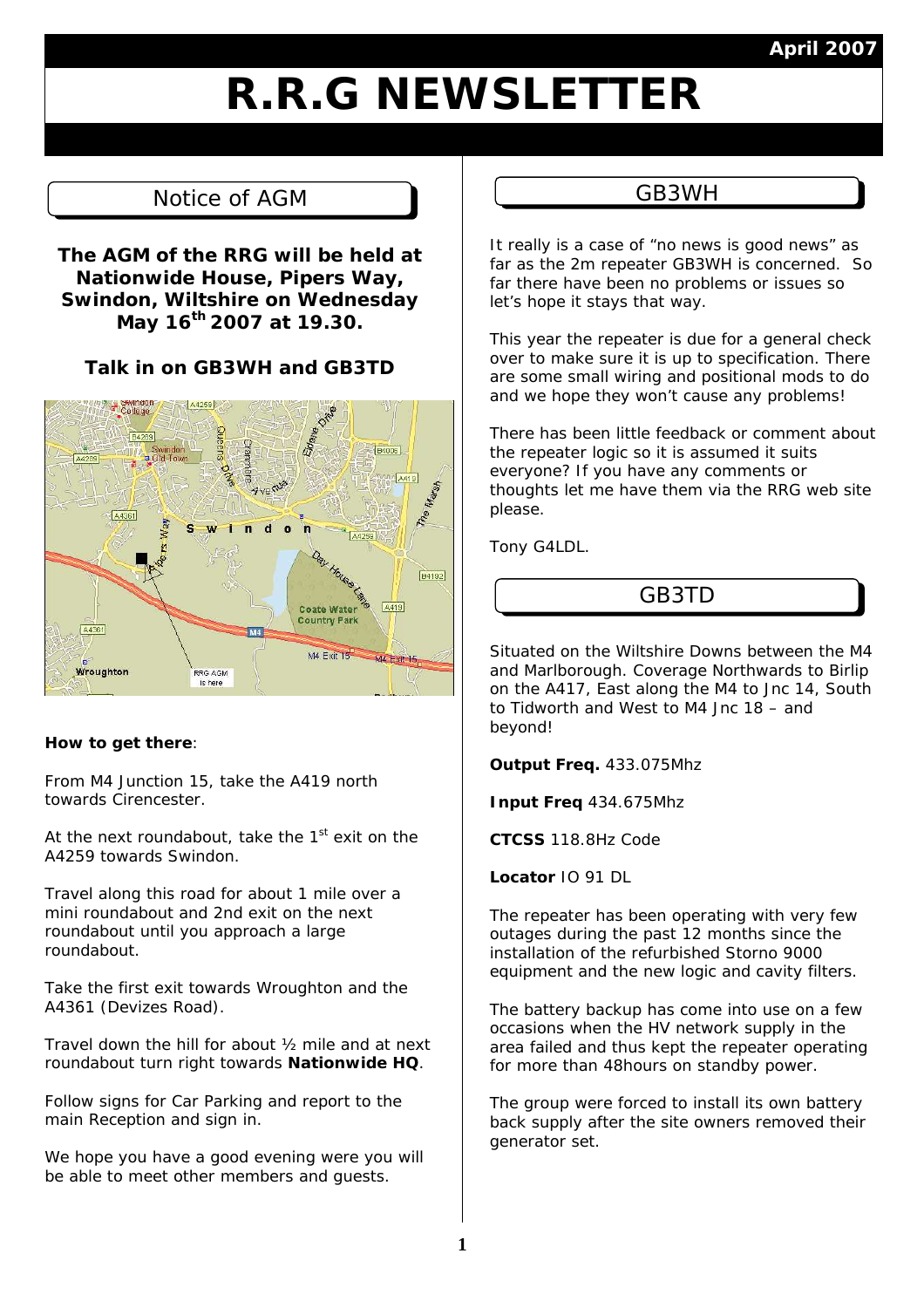# **R.R.G NEWSLETTER**

However, in March this year the repeater went off the air suddenly. A site visit was arranged and found that a mains outage had occurred plus a set of flat batteries. A closer inspection revealed that the batteries were life expired and would need replacing. This meant that the repeater was off the air for 13 hours until the mains supply was restored.

The repeater recently has had the Echolink provision restored thanks to (Tony G4LDL) who will link the repeater to the VOIP internet system. This is on a part time basis and must be when the link is attended by Tony thus refer to Tony's full report below.

For those of you who wish to access GB3TD from either the internet Echolink or from another repeater which has a gateway, the node number is 43307. Very useful for keeping in contact with your friends from far away places i.e. holidays with just a hand portable!

The DTMF codes for using Echolink are to be found on our website www.rrg.org.uk

Please remember that to comply with your licence, you must identify your transmissions with **your** callsign and not just key up with DTMF tones!

Rob G4XUT

As most of you will be aware the internet gateway GB3TD-R is back on under the callsign G8KWC.

It has been a steep learning curve for me trying to make sure that the Echolink/radio interface works correctly and doesn't upset other link and node operators (some of them seem a bit sensitive to me!).

At the moment the link is allowed on the basis of attended operation, hence is it not on 24/7. I am still trying to find out how to get 24 hour operation allowed (some people seem to have managed it!).

I was looking at re-installing EchoTime and giving the facility for time checks and weather reports but have been advised by the powers that be not to do so as that has been deemed not to be within the spirit of the licensing regulations! However, it may be that I will be able to re-instate the RSGB news via the link. Watch this space.

My pets hates:-

People who call up a random node - then disconnect it immediately.

Worse – those who call up a random node then do nothing with it & leave it connected!

And last people who just seem to belt any old DTMF tones in.

If you want to find out if the link is on its easy. If you can send DTMF tones, send a  $*$  (star). If the link is on you should get the response "Echolink G8KWC". If you don't – it ain't on (or your DTMF tone is not correct).

If you don't have DTMF capabilities just listen to the repeater for around 12 minutes and you should in that time have heard another CW ident. at a lower pitch and lower level than TD's pips. That is the G8KWC ID, and if you don't hear it, the link is not on.

Please let me know if there are any facilities you would like on the link/gateway. You can contact GB3TD-R Echolink me via the RRG web site or at:-

#### tony.ldl@ntlworld.com

Thanks to Paul, G7MTX for providing and setting up the radio(s) for the link at a time when I know he was very busy, and to Rob, G4XUT and keeper of TD for help with testing and general advice.

73s de Tony G8KWC.

### GB3ND

The packet radio repeaters have been operating from the site since 1995. It has performed extremely well considering its location on a farm in all weather extremes. Paul, G7MTX, Chris,